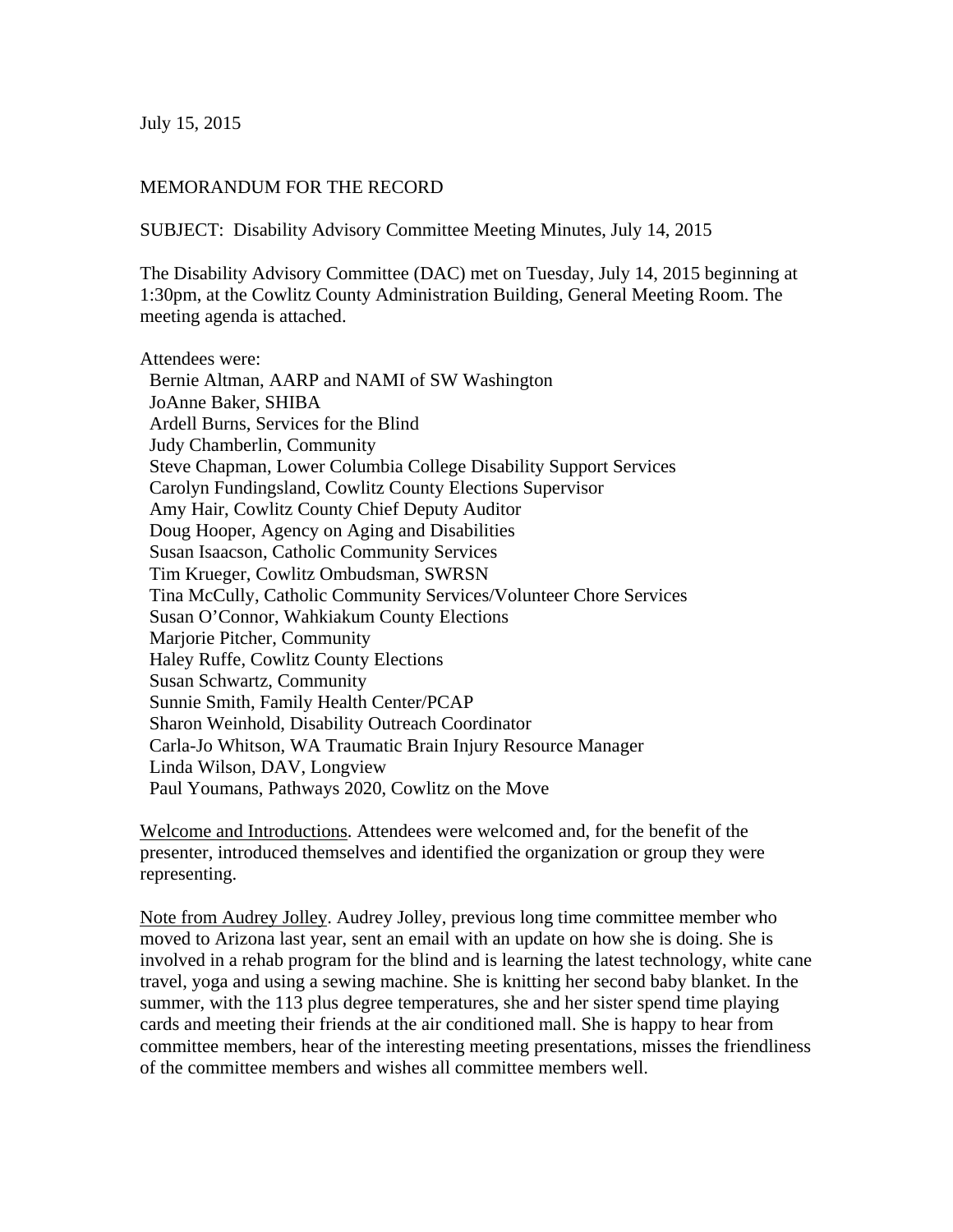## Presentation/Discussion

The topic of the meeting was the "*2015 Community Report Card, data and trends and how they impact us and our clients."* When people are stressed or worried about their health or the resources they need to live, e.g., housing, food, insurance, their mind is not on voting. But voting is important! The presentation is the  $5<sup>th</sup>$  in the series on Barriers to Voting and things that can be done to alleviate them.

The speaker Paul Youmans, from Pathways 2020, produces the Community Report Card every two years. The Report Card looks at data and trends that represent the health of Cowlitz County, and has become a focal point to discuss and recognize the challenges and opportunities for the community. The Report Card is used by organizations and many others to develop their programs and plans to help eliminate health inequities for individuals and the community.

The Community Report Card asks questions about what makes people healthy and through research finds that health comes from a network of issues known as the Social Determinants of Health. The social determinants frame a holistic spectrum of what impacts health: our physical environment, health behaviors, socio-economic factors, biological factors, and medical care. The 2015 Community Report Card looks at six determinants of health: economic vitality, education, health, access to healthy foods, social cohesion and housing. It looks at these issues by providing local data, exploring local responses to the six topics, and provides an opportunity for positive community impact through a series of calls to action. Success stories are highlighted; good things are happening in Cowlitz County. Charts and trends were presented on areas relevant to our committee and removing the barriers to voting.

A detailed 2015 Community Report Card is available online at www.pathways2020.org.

**Elections Update, Primary**. The 2015 Primary is on August 4, 2015. Ballots will be mailed on July 17. Accessible voting equipment, the eSlate, will be available on July 17 through Election Day. This is a partial election. Eligible voters in the City of Castle Rock and City of Kelso will receive a ballot. A voters' pamphlet is available online at the elections website at www.vote.wa.gov/cowlitz.

The eSlate is mobile, and has been taken for a few scheduled hours to assisted living facilities, senior centers and other locations where there are a number of people who would like to vote on the eSlate. Please contact the Elections Department if you would like the eSlate brought to your facility.

**Service Animal Licensing (Handout)**. Committee members had asked that this topic be addressed. Services animals do need licenses if they reside within the City limits. There is no charge for the license. When requesting a license, a rabies certificate and information on neutering must be provided. Service animals are allowed in stores, restaurants, on planes and many other places. Identification of the service animal with signs is not required. The proprietor can ask if the animal is a service animal because of a disability and what work it is trained to do. The owner does not have to answer any other questions related to the service animal. For more information, contact Officer Rust, Humane Society, (360) 577-0151.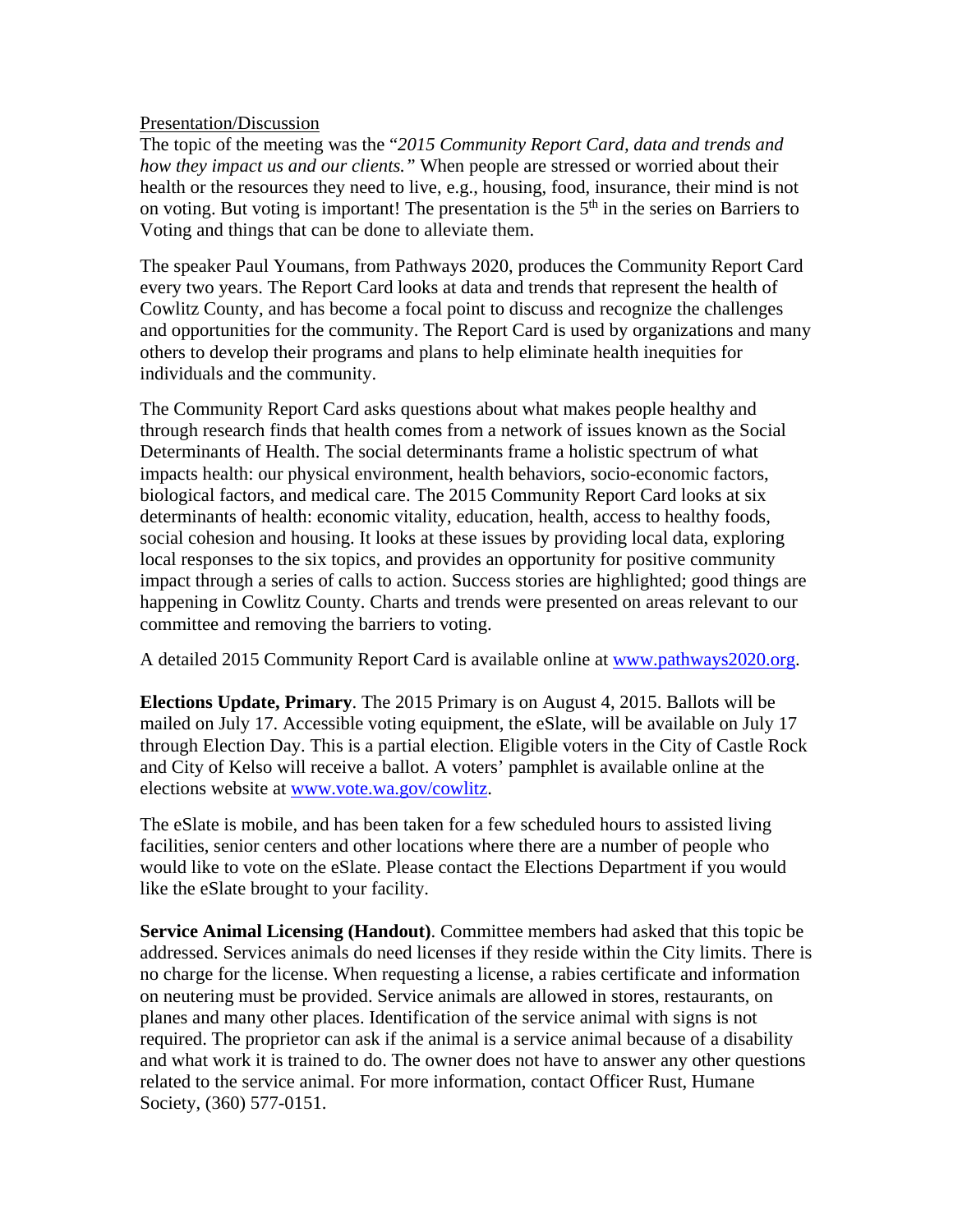**Felons and Voting Rights (Handout)**. Committee members also asked for information on this topic.

If someone was convicted of a felony in a Washington State court, their right to vote is restored unless they are currently under the authority/supervision of the Department of Corrections (in prison or on community custody). If someone has questions on whether they are on DOC custody, they can call (800) 420-9674.

If someone was convicted of a felony in another state or in federal court, their right to vote is restored as long as they are not currently incarcerated for that felony.

Once the right to vote is restored, they must register to vote in order to receive a ballot. They can register online with MyVote, by mail or in person.

A person does not lose their right to vote for a misdemeanor conviction or conviction in juvenile court.

## **Other Opportunities**.

Bernie Altman. Turned 91 years old. Congratulations Bernie!

Tim Krueger. Effective July 1, Cowlitz County has combined with the Grays Harbor County RSN (and moved from Clark County). As a result, Tim will be working solely in Cowlitz County and will be more available for serving Cowlitz County residents.

Sunnie Smith. PCAP recently merged with the Family Health Center. The mission and location have not changed; only her email address has changed.

JoAnne Baker. Provided information about the Statewide Health Insurance Benefits Advisors (SHIBA) Program and the many services the volunteer advisors provide to seniors. Sarah Clark, Advisor, is now responsible for a broader area and added counties.

Carlo-Jo Whitson. Hosts a support group every  $3<sup>rd</sup>$  Thursday of the month at the Area Agency on Aging and Disabilities of SW Washington Office on Pacific Avenue in Kelso.

Ardell Burns. The Services for the Blind is hosting a Technology Open House in October to make people aware of the assistive technologies available. She will provide additional information as the date is set. All are invited.

## Steve Chapman.

-LCC partners with various universities to offer bachelor degree programs, and now partners with several universities to offer master degree programs.

-LCC is developing a program for individuals with intellectual and developmental disabilities in applied math/English, and upon completion will award a certificate. Look for more on that program in 2016.

-In October, for Disability Employment Awareness Month, LCC will be hosting an inspirational speaker who also is a star on Big House Little People. More information will follow as the details are finalized.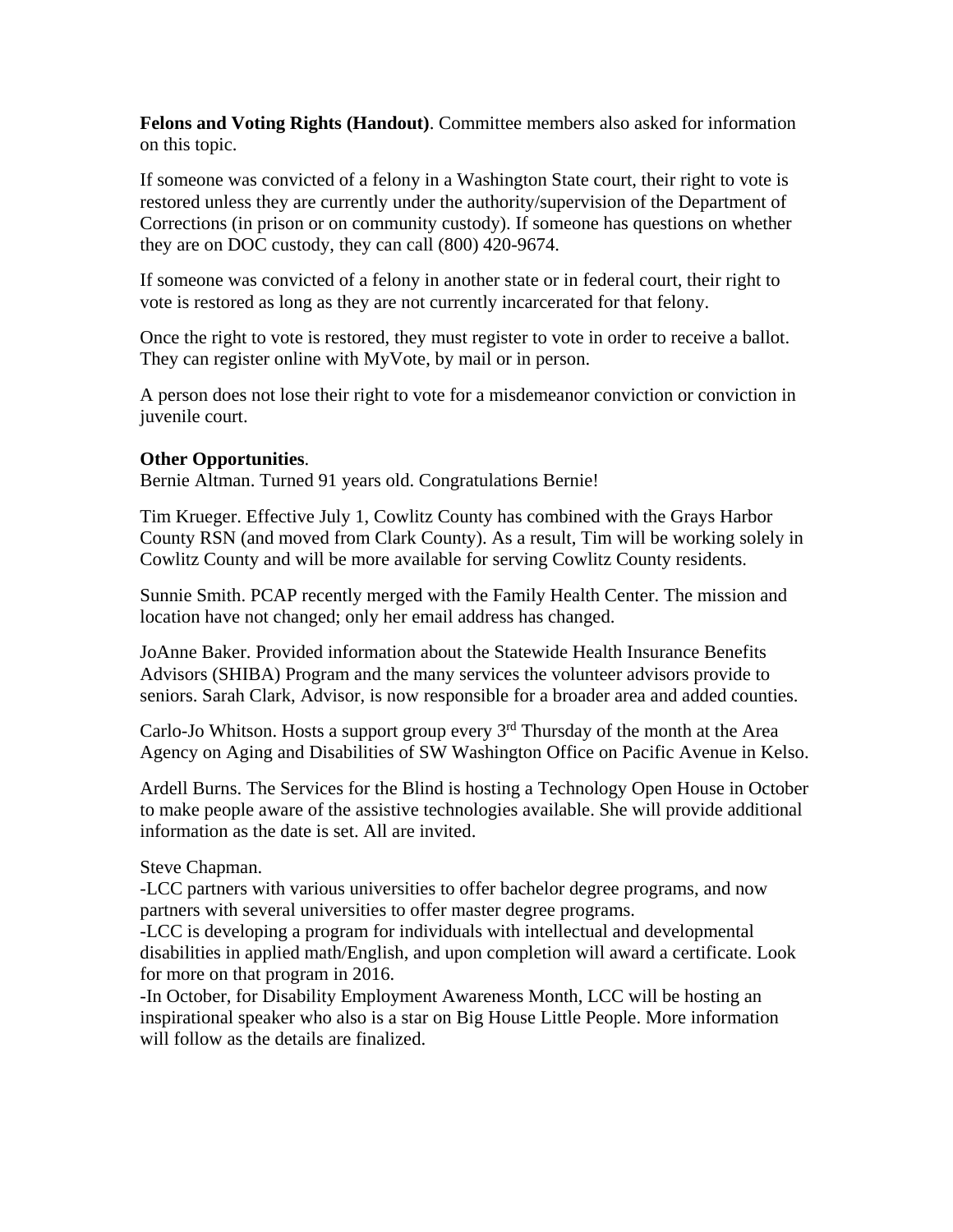Linda Wilson. Provided information about the Cowlitz County Veterans Service Center, located at 1005 Fir Street. The Center provides many services for veterans including housing.

Doug Hooper.

-The Area Agency on Aging and Disabilities, along with The Elks, Lower Columbia CAP, and Grounds for Opportunity, is hosting a Senior Citizens Prom on Tuesday, September 29, at The Elks. A flyer will be provided.

-Handout on CAP Congregate Meal Sites was provided.

-Handout on Aging and Disabilities Community Services Programs was also provided.

Carolyn Fundingsland. The eSlate will be at the Cowlitz County Fair. Please stop by the Elections table.

Haley Ruffe. The Elections Department has been providing information via social media. Please check out the Elections website and facebook page at www.vote.wa.gov/cowlitz.

Marjorie Pitcher provided a flyer on Camp Lugal Lugal, that provides gardening adventures for children.

**Next Meeting**. The next meeting is scheduled for Tuesday, October 13, 2015. The topic will be assisted living with guest speaker Diane Craft.

The meeting adjourned at 2:45pm.

Sharon Weinhold Cowlitz County Elections